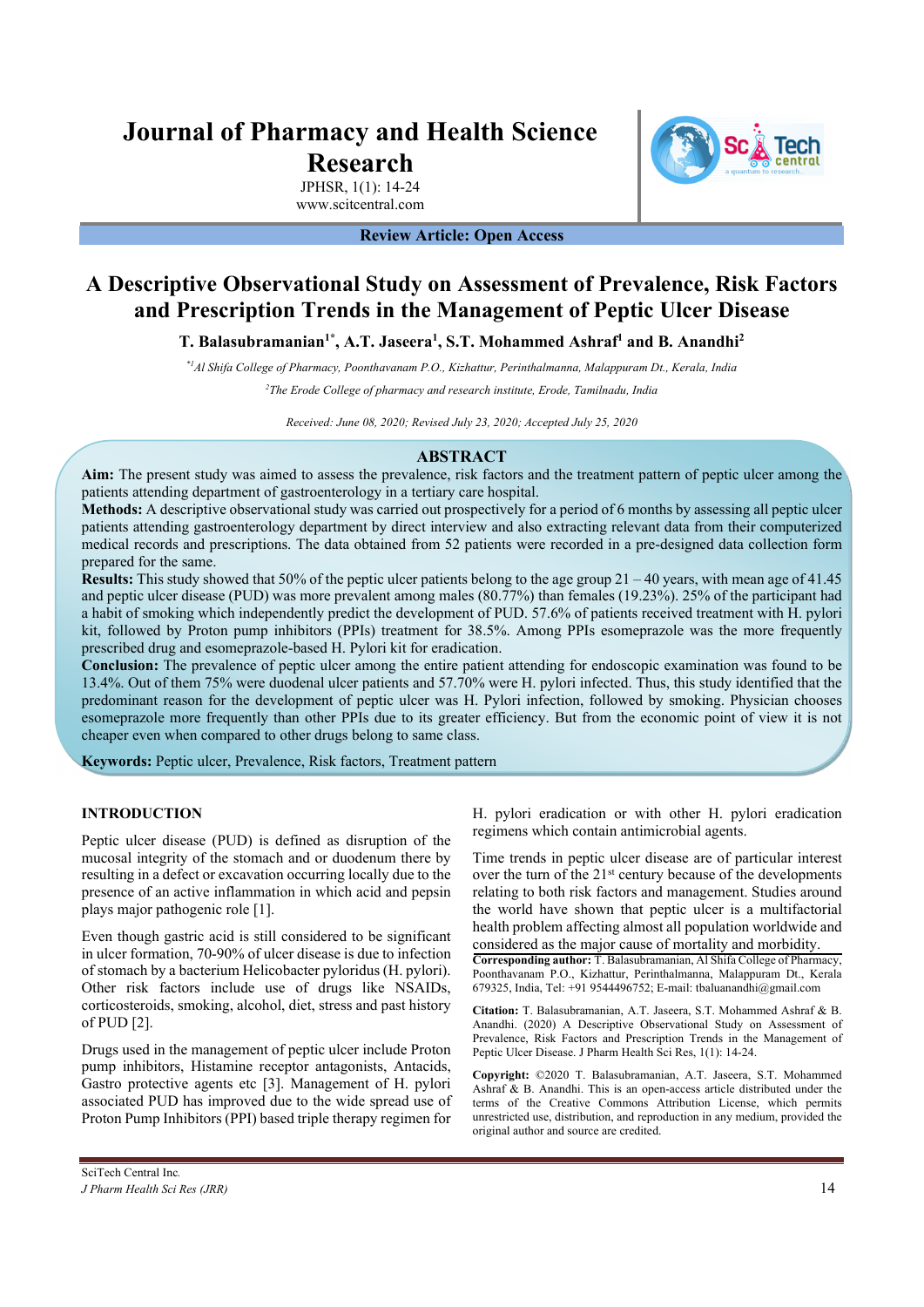However, the treatment strategy employed in India scenario, especially in Kerala is not well studied. Hence this study aims to evaluate and assess the various factors that lead to PUD and also recent prescribing trends in peptic ulcer management. The results of this study will provide in depth knowledge and encourage us to educate the patient regarding various aspects of the disease, which may in turn enable the patient to cope better with the therapy and improve the outcome.

# **MATERIALS AND METHODS**

# **Study design**

A prospective study was carried out among the out patients of Gastroenterology department, a tertiary level referral hospital in Kerala, in order to evaluate the prescription pattern and to assess various risk factors associated with peptic ulcer disease. The study spanned over duration of 6 months, commencing from November 2015 to June 2016.

### **Study population**

All newly diagnosed peptic ulcer patients of both gender and patients with definitive diagnosis of PUD based on upper GI endoscopy who are willing to participate in the study were included in the study. Patients with associated secondary complications of PUD such as bleeding, perforation, gastric outlet obstruction and malignancy, patients treated surgically and immigrant patients were excluded from the study. As per the protocol approved by the Institutional ethical committee of hospital 52 patients were enrolled in this study.

## **Study procedure**

### **Phase I – Preparatory Phase**

The study was approved by the Institutional Ethics Committee of KIMS AL SHIFA Hospital (IEC/KAS/2015/18 dated 17/11/2015).

Later formulated the criteria and the standards for the study, the nature, type or intention of the study was explained to the participants and given at least twenty‐four hours to decide whether or not to participate. A written consent was obtained from the patients by providing them with the consent letters in the local language and a total of 52 patients with PUD were enrolled in to the study based on inclusion and exclusion criteria.

A data collection form was designed and developed, to collect all the relevant data from the patient regarding their demographic's details, co-morbidities, possible risk factors, endoscopy findings, medications given along with their dose and duration. Followed by this, follow up details and adverse drug reaction information if any, which has to be collected from the patient during subsequent visits to physician, were also added in the form. The participant information sheet was designed which helps to provide adequate information regarding this study and also about all the information that are been collected from the patient.

# **Phase II – Data collection Phase**

#### **Prospective data collection**

After obtainment of the signed patient consent, data were collected from peptic ulcer disease patients attending gastroenterology OPDs using a pre designed data collection form. Sources of data are direct patient interview, computerised patients' medical records, family members/caregivers, interactions with the physician, patient's prescription and pharmacy bills.

# **Follow up**

The follow up details includes present disease status, new or existing signs and symptoms if any, newer drugs prescribed if any and adverse reaction to the previously prescribed drugs if any exists or not, were usually collected during patients succeeding visits in the OPDs. If any patients were not available for collecting their follow up details, then their information were obtained through telephonic interview.

Patient information leaflets and Peptic ulcer Do's and Don'ts sheet are distributed among PUD patients as a part of this study, soon after data collection procedure to make them aware about their disease and life style modification needed to eliminate their diseases.

# **Alert card**

An Alert card of ADR was designed by focusing specifically on drug induced ulcer patients (mainly NSAID induced ulcer cases).

# **Phase III – Analytical Phase**

The data was entered in Microsoft access sheet for easy reference and analysis of the result were carried out later. The entire data was analyzed by using different statistical methods in consultation with a bio statistician.

#### **Data evaluation**

The data collected during the 6-month study period was analyzed for the base line characteristics like Prevalence of PUD among patients undergone endoscopic examination, Age wise distribution, Gender wise distribution, Assessment of clinical presentation, Co morbid conditions, Risk factor assessment, Laboratory investigations performed, Drugs used in the management of PUD and follow up status.

#### **Statistical analysis**

# **Determination of sample size for the project**

As per the published report  $p = 91\%$  (p<0.05), and with a confidence interval of 98% and with an error of estimate (d) of 7.5%, the minimum sample size needed for this study was 52.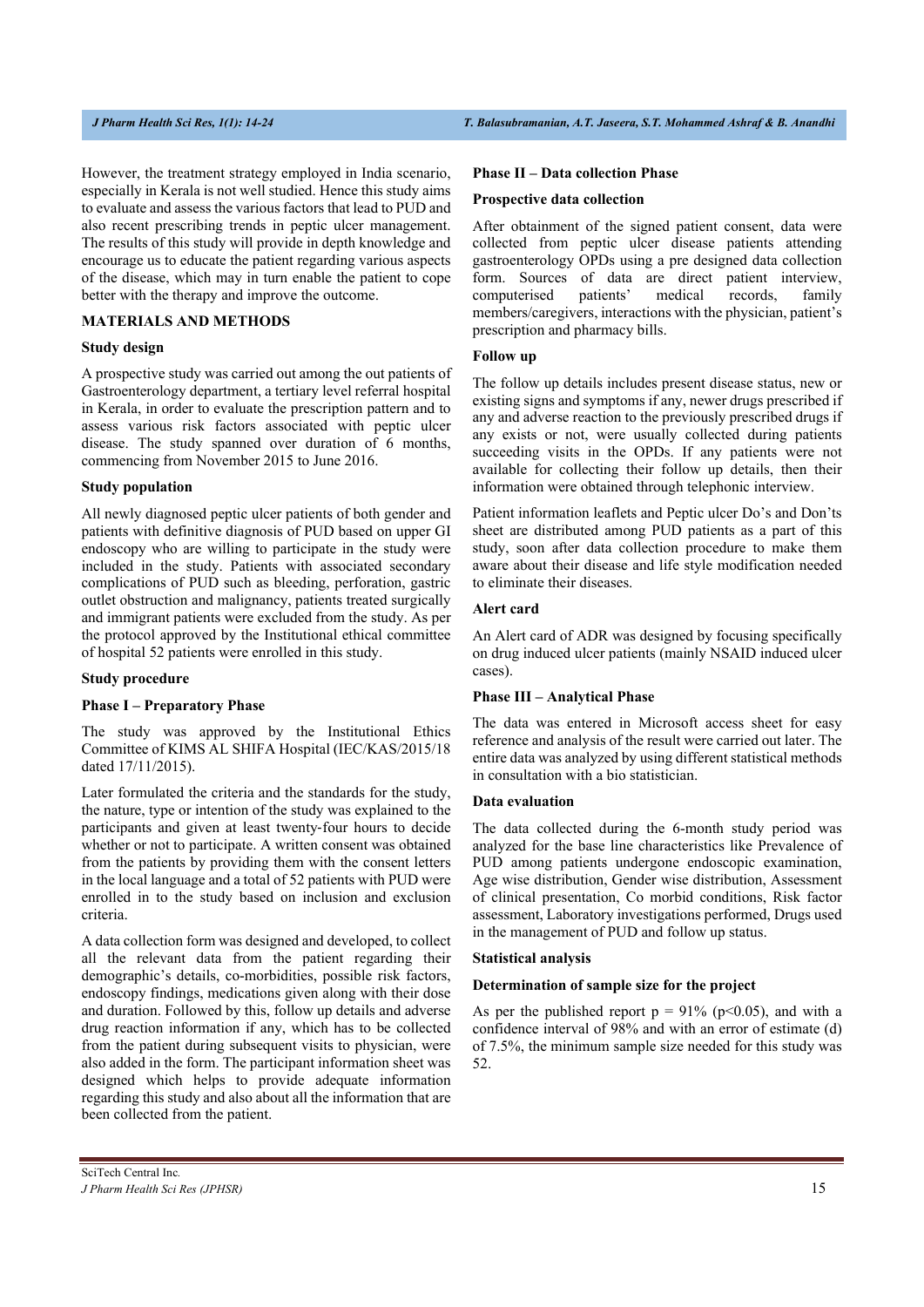## **Type of sample test proposed to be used for determining conclusion**

The collected data for the study were compiled and analyzed for drawing inferences employing statistical techniques. The tests used were "Chi - square test" ( $\chi^2$  test) for testing the independence of attributes or the homogeneity of proportion.

# **RESULTS**

Result analysis of the data is summarized below:

# **Age wise distribution:**

Among 52 patients, 13 patients were from the age group 21– 30 years and another 13 patients were from the age group 31 – 40 years **(Figure1).** Mean age of the patient was found to be 41.65years and SD was 16.54 years.



**Figure 1.** Age Wise Distribution graph.

# **Gender wise distribution**

Out of a total of 52 patients, 42 patients were males and 10 were females **(Figure 2).** Males are found to be significantly higher than females in the sample ( $\chi$ 2 = 19.692, df =  $1, p < 0.001$ .



**Figure 2.** Gender Wise Distribution Graph.

# **Presenting symptoms for performing endoscopy**

Among all the 52 samples of patients, 36 patients (69.23%) presented with abdominal pain. Followed by these upper abdominal symptoms are experienced by 17 patients (32.69%), 16 patients (30.76%) with pyrosis, another 16 (30.76%) with loss of appetite and 14 patients (26.90%) complaints about abdominal mass (**Figure 3)**. Abdominal pain had significantly high place for performing endoscopy  $(\chi^2 = 74.167, df = 12, p < 0.001).$ 

# **Co-morbidities**

In between the 52 patients included for the study, Hypertension and Diabetes mellitus were the two significantly higher prevailing co-morbidities when compare to others (**Figure 4).** About 13 patients (25%) had hypertension and 10 patients (19.23%) suffered from diabetes mellitus( $\chi$ 2 = 53.012,  $df = 8$ ,  $p < 0.001$ ).

#### **Risk factors**

While analyzing the various risk factors associated with peptic ulcer disease, the following results were obtained:

**Food habits:** Non-vegetarians were significantly higher (92.30%) in number than vegetarians (Figure 5).  $(\chi^2 =$  $37.231, df = 1, p < 0.001$ .

**Patients following proper food timing pattern:** Significantly higher number of patients (71.15%) in the sample does not follow any proper food timing pattern **(Figure 6).** ( $\chi$ 2 = 9.308,  $df$  = 1,  $p$  < 0.01).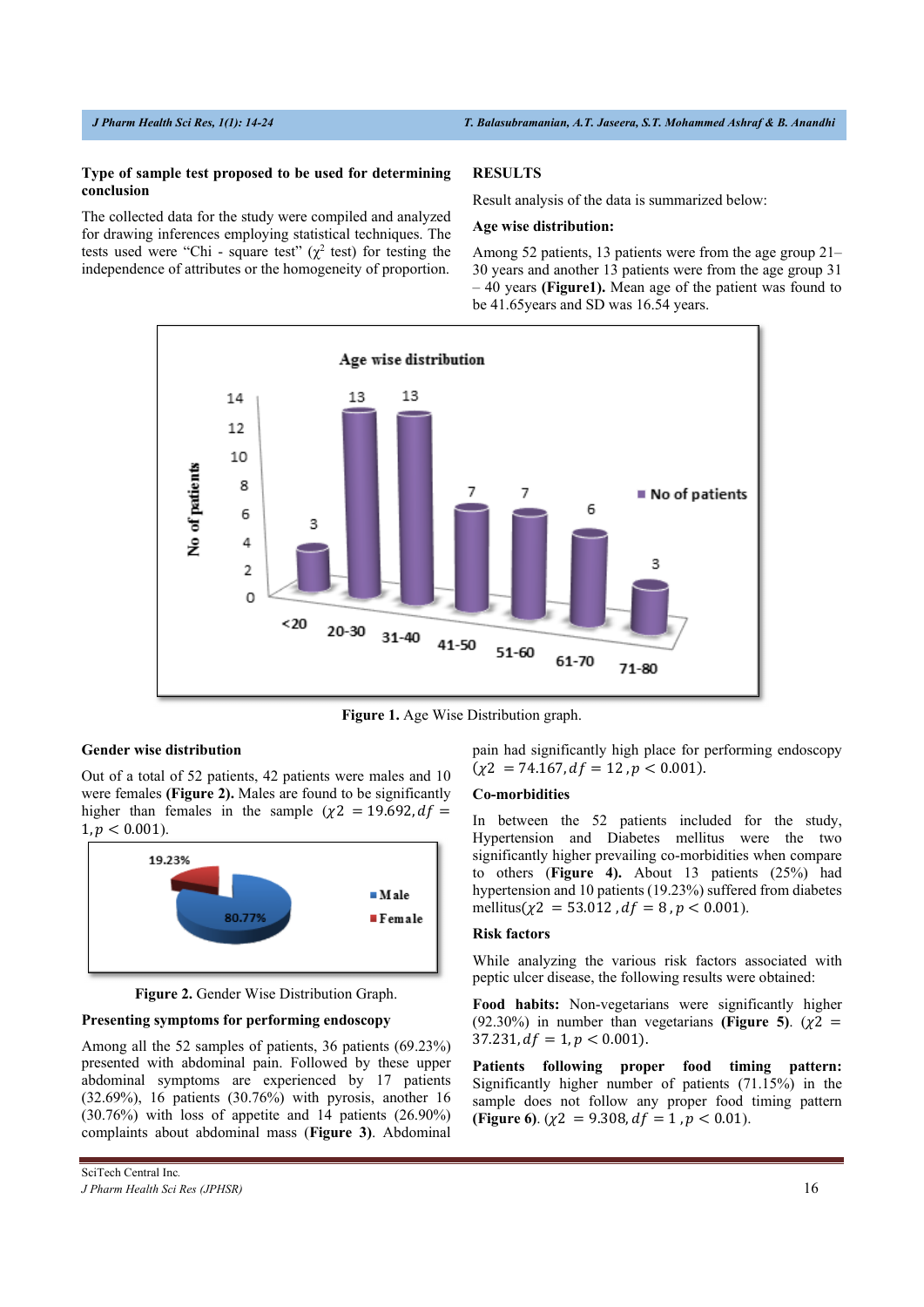

**Figure 3.** Clinical Symptoms of PUD Patients.



**Figure 4.** Co-morbidities.



# **Figure 5.** Food habits.

**Intake of spicy food:** Significantly higher number of patients  $(30 \text{ patients} = 57.69\%)$  in the sample consuming spicy food "often" followed by 16 patients (30.77%) taking "daily". Only 11.54% eats spicy foods "rarely" **(Figure 7)**. $(\chi^2$  =

**Personal habits:** Significantly higher numbers of patients (13 patients  $= 25\%$ ) in the sample had a habit of tobacco smoking

 $16.802, df = 2, p < 0.001$ .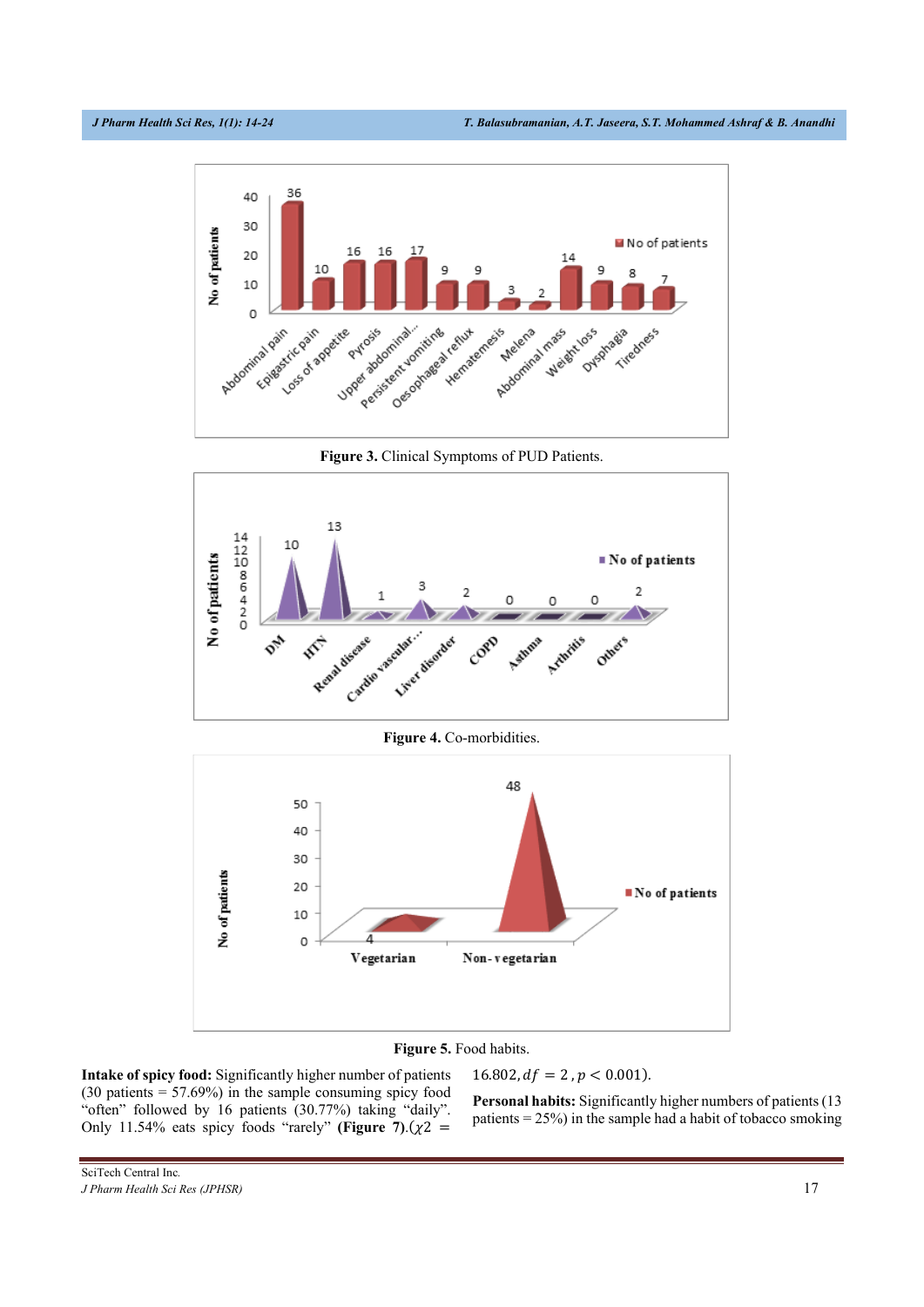

**Figure 6.** Patients following proper food timing pattern.

when compared to alcohol consumption (11.50%), and only 3.80% chew pan masala **(Figure 8)**.  $(\chi^2 = 22.870, df =$  $4, p < 0.01$ .



**Figure 8.** Personal habits.

**Stress:** Stress was not experienced by significantly higher number of patients. Only 13 patients (25%) reported with stress out of the 52 samples of patient **(Figure 9)**. ( $\chi$ 2 =  $13.000, df = 1, p < 0.01$ .

# **Investigations**

Out of all the 52 patients selected for the study, 39 patients (75%) were significantly diagnosed with duodenal ulcer, 11 (21.16%) with gastric ulcer, 1 (1.92%) with duodenal ulcer as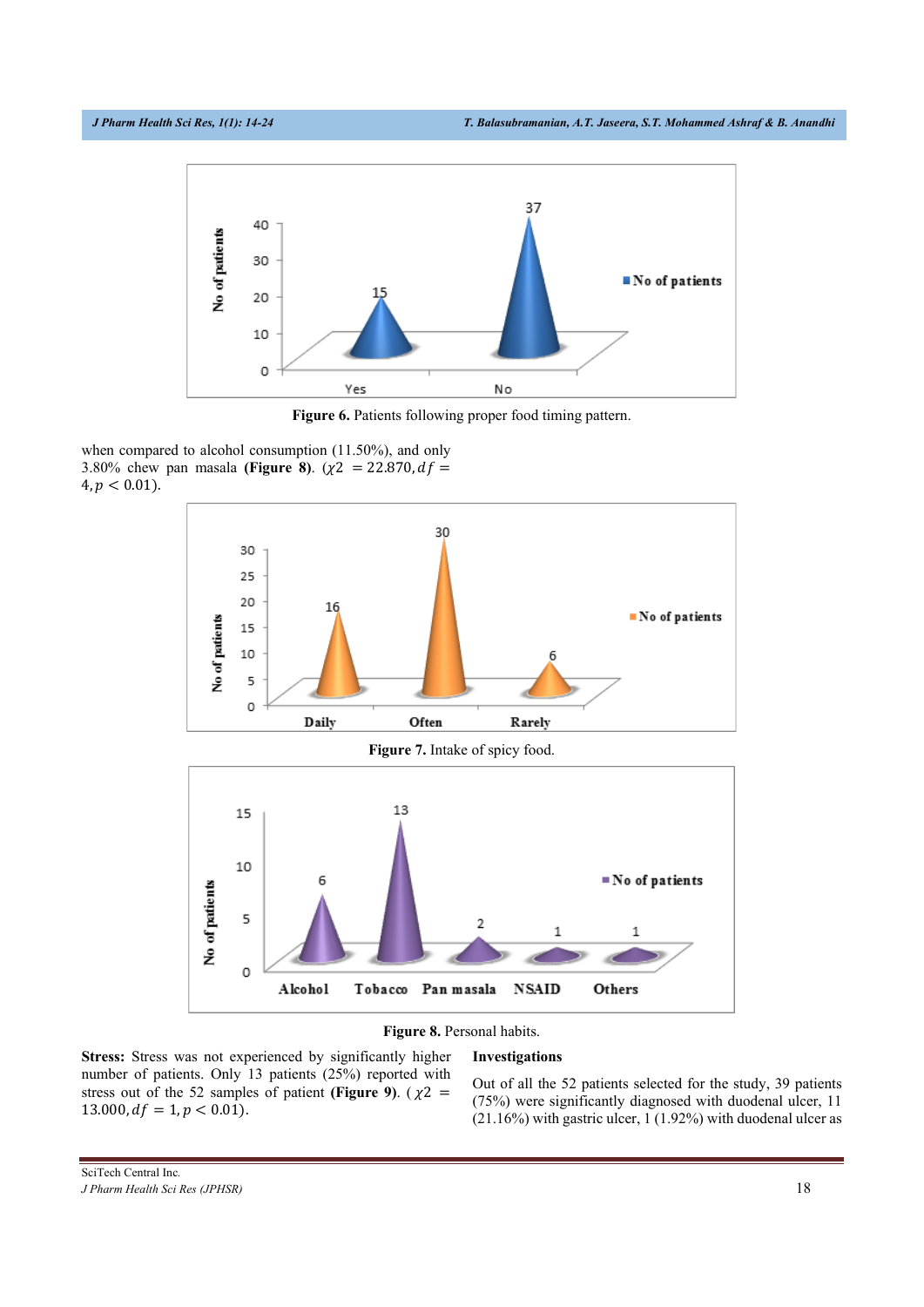

**Figure 10.** Endoscopic findings.

well as gastric ulcer and another 1 patient (1.92%) with NSAID induced ulcer **(Figure 10).**  $(\chi^2) = 74.462$ ,  $df =$  $3, p < 0.001$ ).

**RUT**: No significant difference in the number of patients with positive and negative RUT could be detected from the sample observation (**Figure 11**) ( $\chi$ 2 = 1.231,  $df$  = 1,  $p$  < 0.05).

#### **Treatment**

The results of medication given to the patients are shown in figure 19. Out of 52 patients, 30 patients (57.60%) were treated with H. pylori kit, 20 patients (38.50%) were prescribed with Proton pump inhibitors (PPI), 5 patients (9.60%) with histamine receptor antagonist and 2 (3.85%) patients treated with a combination of PPI and anti-emetic. Among different medications, significantly higher number of patients received H. pylori kit. $(\chi^2 = 36.263, df = 3, p <$ 0.001) (Figure 12).

Out of all PPIs, significantly higher number (13 patients) of patients in the sample were given esomeprazole (25%), 5 patients (9.60%) treated with pantoprazole and 3 patients (5.80%) were provided with omeprazole. Only one patient (1.92%) received rabeprazole for treating peptic ulcer **(Figure 13**).  $(\chi^2 = 19.964, df = 3, p < 0.001)$ .

#### **Follow up**

**Able to carry normal duties:** Significantly higher number of patients were able to perform normal duties after initial treatment (69.24%) **(Figure 14)**. Only 16 patients (30.76%) found difficulty in carrying out their normal duties even after initial course of therapy due to new or existing symptoms of peptic ulcer. ( $\chi$ 2 = 7.692,  $df = 1$ ,  $p < 0.01$ ).

**Existing or new symptoms:** Significantly higher number of patients (36 patients = 69.24%) has no new/existing symptoms. Only 16 patients (30.76%) out of total 52 patients, shown new / existing symptoms of peptic ulcer **(Figure 15)**.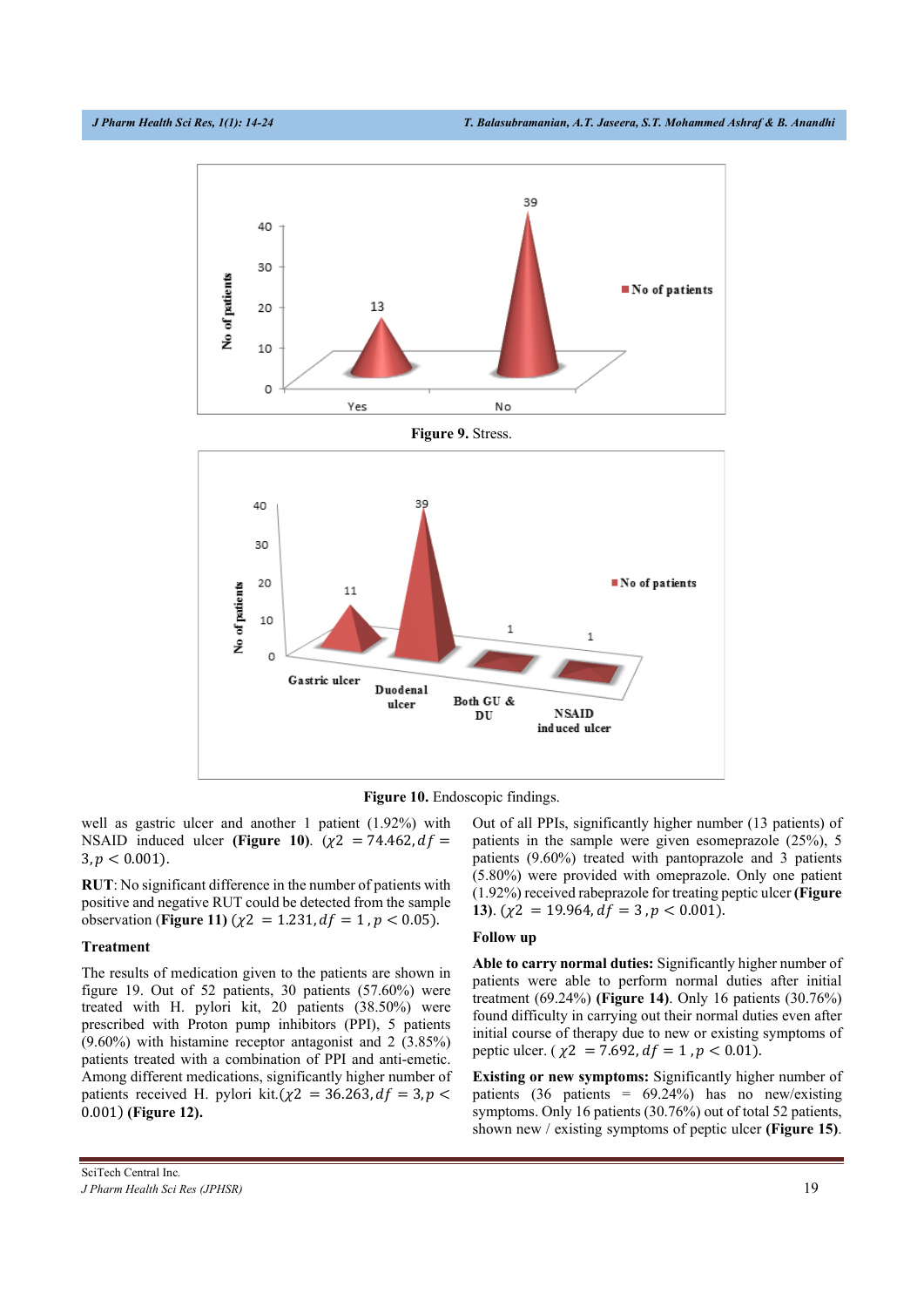



Figure 11. H. pylori status (RUT).



Figure 12. Medication given to the patients.



Figure 13. PPIs.

Follow up treatment: There was no statistically significant difference exists between the number of patients who received maintenance therapy and new PPI treatment (Figure 16).  $(\chi^2 = 0.040, df = 1, p > 0.05)$ .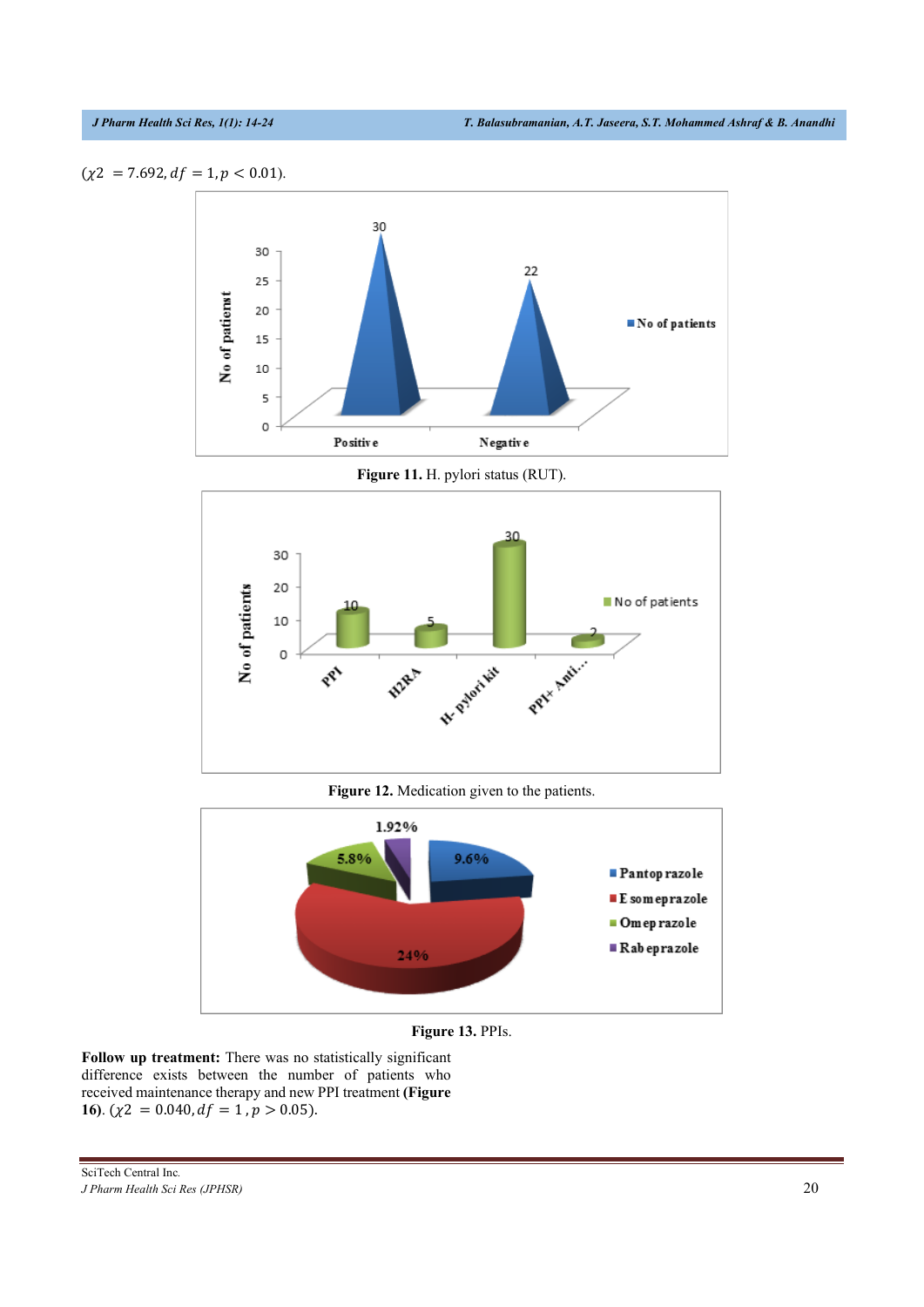

Figure 14. Patients able to carry out normal duties



Figure 15. Existing or new symptoms.



Figure 16. Follow up treatment.

Newly prescribed drugs: During follow up, significantly large numbers of patients were prescribed with PPI's compare to other class of drug. 21 patients (40.38%) were received new dose of PPIs, 5 patients (9.60%) treated with  $H_2RAs$  and 3 patients (5.80%) with combination of PPIs and Anti emetics (Figure 17)( $\chi$ 2 = 20.069,  $df$  = 2,  $p$  < 0.001).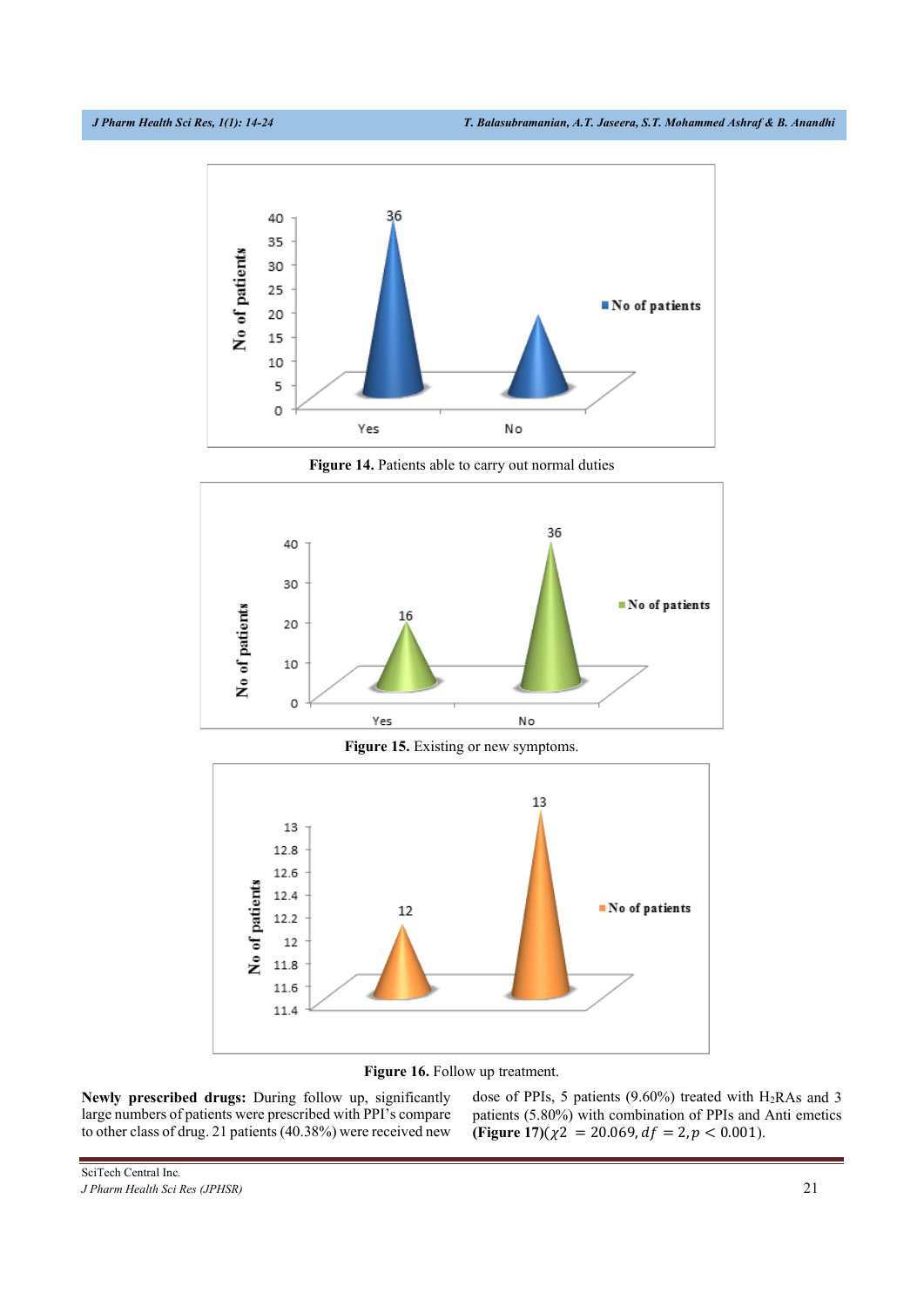

**Figure 17.** Newly prescribed drugs.

### **DISCUSSION**

This current study evaluated the prevalence of peptic ulcer among those patients undergone UGI endoscopic examination. Out of a total of 388 endoscopy patients, 52 cases were peptic ulcer. The study indicates that DU was more prevalent in our region. Thus, the total prevalence of PUD in endoscoped patients was 13.4%. This study is comparable with an endoscopic series study involving 1022 volunteers from Shanghai, China (average age 48 years). In their study the prevalence of PUD was found to be 17.2%, of whom 93% were infected with H. pylori [4].

In this present study the demographic characteristics showed that 50% of the peptic ulcer patients belong to the age group  $21 - 40$  years, 26.9% belongs to the age group  $41 - 60$  years, 11.5 % coming under age group  $61 - 70$  years and 3% each under less than 20 years and  $71 - 80$  year age groups respectively, with mean age of 41.45 and SD of 16.54 (mean age Mean  $\pm$  SD = 41.65  $\pm$  16.54). This result is exactly similar to the study conducted by Jonathan O. Kadiri et al, in Nigeria [5]. This study also reveals that PUD was more prevalent among males (80.77%) than females (19.23%). A study conducted by Dr. Rafi Abul Hasanath Siddique in Dhaka medical hospital, Bangladesh, has similar result [2]. Incontrast, this is different from what some researcher got as their male to female ratio. A study conducted by Jonathan O. Kadiri et al, showed that females suffer more from PUD than males [5]. Peptic ulcer disease is a worldwide common disease, but the incidence of peptic ulcer disease in different countries and regions are obviously different. This may be the reason for variation in the ratio.

When we look at the co-morbidities, we found that more than half of the patients with PUD had an associated co-morbidity for which they would require treatment. 25% of the total respondents had hypertension and 19.23% with diabetes mellitus as co-morbid condition. According to a nationwide population-based cohort study conducted in Taiwan, diabetic patients have a higher incidence of peptic ulcer disease. Age, chronic renal disease, history of PUD, and use of NSAIDs were risk factors for PUD in diabetic patients [6]. Certain life style factors such as consumption of tobacco, alcohol, tea, coffee and spicy foods are believed to stimulate gastric acid secretion.

According to a study conducted in Hawaii, the risk of both gastric and duodenal ulcers progressively increased with increased use of cigarette smoking [2]. In this study 25% of the participant was having a habit of smoking and found that alcohol consumption was less (11.50%) among them when compared to smoking. Other important cause for PUD is usage of NSAID's, but information regarding the history of NSAID usage was not obtainable from the medical records. Only 1 patient (1.92%) presented with the history of NSAID consumption and related ulcer incident in the OPD during this 6 month period. The current study revealed that only smoking independently predict the development of PUD. A Japanese study of men aged 45 years and older revealed that current smokers were at higher risk of both gastric (OR, 3.4, 95% CI: 2.4- 4.7) and duodenal ulcers (OR, 3.0, 95% CI: 1.9- 4.7), compared with nonsmokers. However, another study failed to confirm these findings for PUD risk in smokers compared with nonsmokers. Recent studies have suggested that tobacco smoking causes peptic ulcer only if H. pylori infection is present. A prospective cohort study in Denmark and another prospective study conducted by Fu-Wei Wang et al among general Taiwanese population showed that tobacco smoking remained an independent risk factor for PUD [7]. Hence, we believe that ulcer patients should be advised to cease smoking. Majority participants were free of stress (75%), only 25% had stress (psychological stress) which may lead to stress ulcer and it is not significant in nature.

Significantly higher number of patients suffers from duodenal ulcer in the sample. No statistically significant difference in the number of patients with positive and negative RUT could be detected from the sample observation. Even though the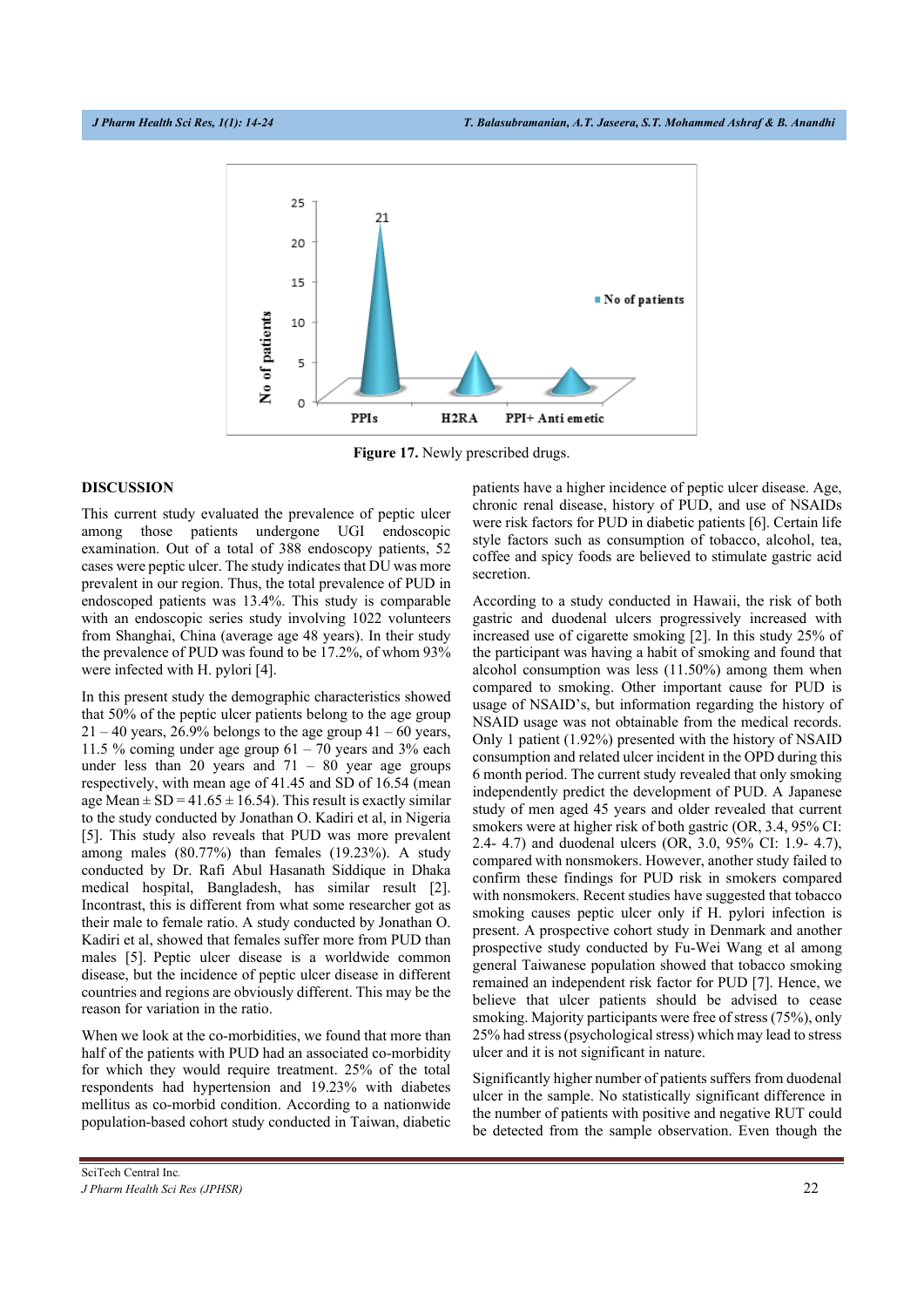number of peptic ulcer patients with positive RUT test were higher (57.70%) than RUT negative cases (42.30%). Which indicates that majority of the patients were H. pylori infected. Thus, this study concluded that the main risk factor of PUD were H. pylori infection and tobacco smoking. These findings have resemblance with the result obtained from a study conducted by S. Rosenstock et al, for identifying the risk factor for PUD among 2416 Danish adults [8].

In this study, while considering pharmacological therapy the most frequent anti-ulcer drugs prescribed as monotherapy and combination therapy belong to the class of PPIs (42.35%) and are no doubt effective agents, while  $H_2RAs$  (9.60%) were the less frequently used anti-ulcer drugs as mono therapy as well as in combination therapy. This result was consistent with the study report of Jonathan O. Kadiri et al, in which they reported that PPIs were the most widely prescribed category of peptic ulcer medication [5]. This study was in contrast with a cross sectional retrospective study conducted by Ahmed Almeman et al., [9] which preferred  $H_2RAs$  as anti-ulcer drugs. Although H2RAs are having a definite advantage over PPIs from the economic point of view, but physician choosing it only for treating very few patients. The PPIs are more superior to the  $H_2RAs$  and thus in our study PPIs were more preferred than  $H_2RAs$ . Gastric acid suppressant therapy in the form of an  $H_2$  blocker or proton pump inhibitor for four weeks induces healing in most duodenal ulcers. Majority of guidelines and reviews recommend PPI as first line for eradication therapy in PUD [9]. A systematic review of randomized controlled trials by Vakil N et al, showed that proton pump inhibitors healed duodenal ulcers in more than 95 % of patients at four weeks and gastric ulcers in 80 to 90 percent of patients at eight weeks [10].

Even though Omeprazole is the traditional and more available cheaper PPI when compared to Esomeprazole, but in this study the physician chooses Esomeprazole due to its greater efficiency.

It was observed that most PUD patients with peptic H. pylori infection were started on a fixed combination of H. pylori kit. In this present study also Esomeprazole based HP kit was more commonly prescribed eradication regimen. In a metaanalysis conducted by McNichollet al, it was found that Esomeprazole was more efficacious in the eradication of H. pylori infection than the first generation proton pump inhibitors. This result was also consistent with the study conducted by Veeksha Jayaram et al., [1].

# **CONCLUSION**

This is the first observational study performed in our setting about Peptic ulcer disease; therefore, no previous results available from the public and/or private hospitals related to this study for comparison. From this study it is evident that the duodenal ulcer was more prevalent among the study population when compared to gastric ulcer. This study identified that the predominant reason for the development of peptic ulcer was H. Pylori infection followed by smoking.

One of the major factors identified from this study is that majority of the patients and care givers were unaware about the role of H. pylori and smoking in the development of peptic ulcer disease. Thus, there is an evident need for making the patient and their care givers aware about their disease more clearly. In order to overcome this problem, we designed a clear, brief patient information leaflets and distributed among ulcer patients.

A detailed analysis of pharmacological agents used in PUD showed that PPIs were the most preferred drugs by physicians and among PPIs, esomeprazole was the predominant one. The treatment strategy practiced in India is primarily to start an empirical treatment for Helicobacter pylori eradication. But in our institution RUT test were performed in all patients along with endoscopy and choice of drug therapy is finalized based on RUT result. Need of conducting RUT test for all ulcer patients are questionable. It has added an extra unnecessary economic burden over the patients.

The current guidelines strongly recommend eradication therapy for H. pylori in all patients with duodenal or gastric ulcers, which will result in cure for over 90% of these patients, so that treatment is cost-effective as well as clinically beneficial. Eradication also decreases the need for continued treatment and PUD recurrence. A comparison between H2RAs and PPIs and making a choice between them are quite difficult task. The inclusion of proton pump inhibitors with appropriate antibiotics has proven to maintain high eradication rates. Shorter courses of therapy with fixed combinations of H. pylori kits can improve compliance and decrease treatment failures. However the implication of such widespread use of antibiotics on antibiotic resistance needs to be borne in mind.

## **CONFLICTS OF INTEREST**

The authors have none to declare.

#### **FUNDING SOURCE**

Funding for the research project was provided by Al shifa college of pharmacy, Shifa institute of medical sciences, Shifa medicare trust, Perinthalmanna, Kerala.

# **ACKNOWLEDGEMENTS**

We acknowledge the valuable comments and suggestions by *Dr, Saju Xavier* during this project. The authors would like to thank the staff, Department of *Gastroenterology*, Al shifa hospital, and Department of Pharmacy Practice, Al Shifa College of pharmacy for supporting this work.

# **REFERENCES**

1.Jayaram V, Aiyappa C, Jallihal U, Shivamurthy MC (2014) Prescription pattern of drugs used in the treatment of peptic